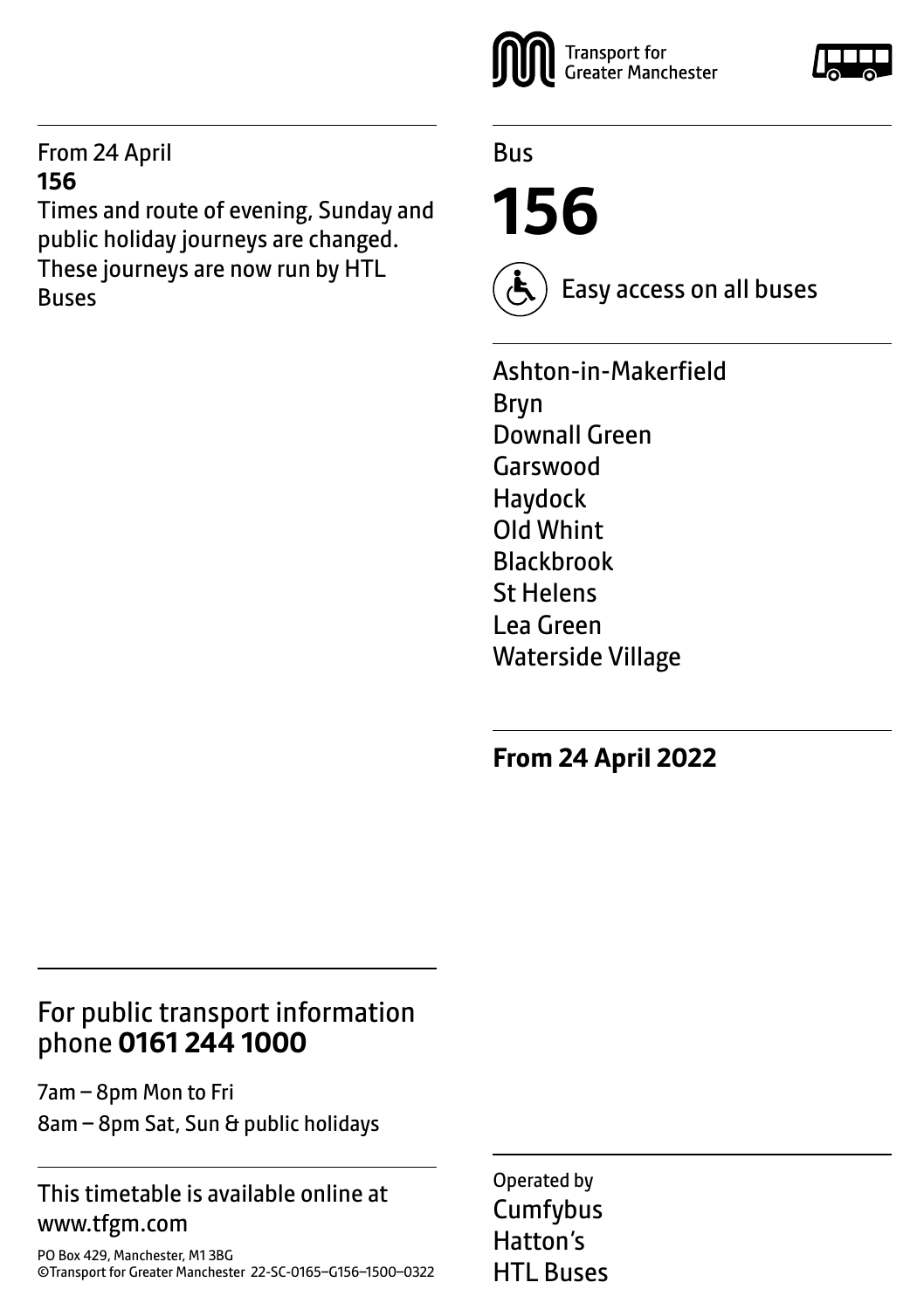# Additional information

# Alternative format

To ask for leaflets to be sent to you, or to request large print, Braille or recorded information phone 0161 244 1000 or visit www.tfgm.com

### Easy access on buses



 Journeys run with low floor buses have no steps at the entrance, making getting on and off easier. Where shown, low floor buses have a ramp for access and a dedicated space for wheelchairs and pushchairs inside the bus. The bus operator will always try to provide easy access services where these services are scheduled to run.

# Using this timetable

Timetables show the direction of travel, bus numbers and the days of the week. Main stops on the route are listed on the left. Where no time is shown against a particular stop, the bus does not stop there on that journey. Check any letters which are shown in the timetable against the key at the bottom of the page.

# Where to find information about service changes

www.tfgm.com Bus station posters Leaflets from outlets.

# Tickets and information

Bus companies offer a range of tickets for use on their own buses. For travel on any service in the County, use System One tickets, including DaySaver. Travelshops provide tickets, information and journey planning advice on buses, trains and trams for work and pleasure.

# Using the 24 hour clock

Times are shown in four figures. The first two are the hour and the last two are the minutes.

0753 is 53 minutes past 7am 1953 is 53 minutes past 7pm



## Operator details

#### **Cumfybus**

178A Cambridge Road **Southport** PR9 7LW Telephone 01704 227321

#### **Hatton's**

224 North Florida Road Haydock St Helens **Merseyside** WA11 9TP Telephone 01744 811818

#### **HTL Buses**

37 Wilson Road Huyton Liverpool L36 6AN Telephone 0151 449 3868

### **Travelshops**

### **Wigan Bus Station**

Mon to Fri 7am to 5.30pm Saturday 8.30am to 1.15pm and 2pm to 4pm Sunday\* Closed \*Including public holidays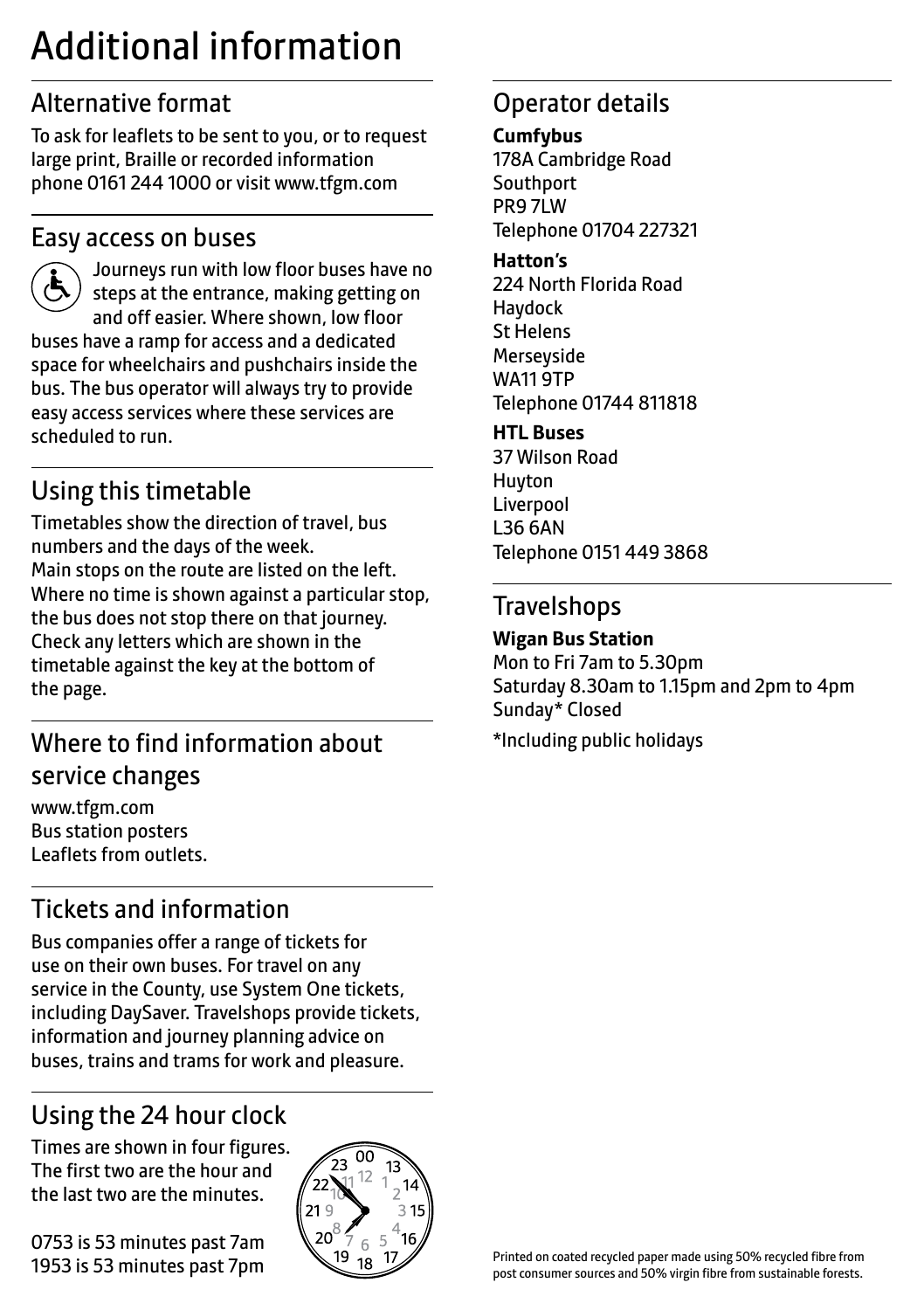



Manchester

- **Bus route** Bus route
- Train line Ē  $\mathbf{\hat{i}}$
- ◑
- Train station Train station  $\circledast$ 
	- Terminus 156
- Monday to Saturday daytime journeys daytime journeys 156
- /Cumfybus, evening, Sunday and 156



information published and to publish changes to information in a timely manner. In no event will Transport for Greater Manchester be liable for any loss that may arise from this

information being inaccurate.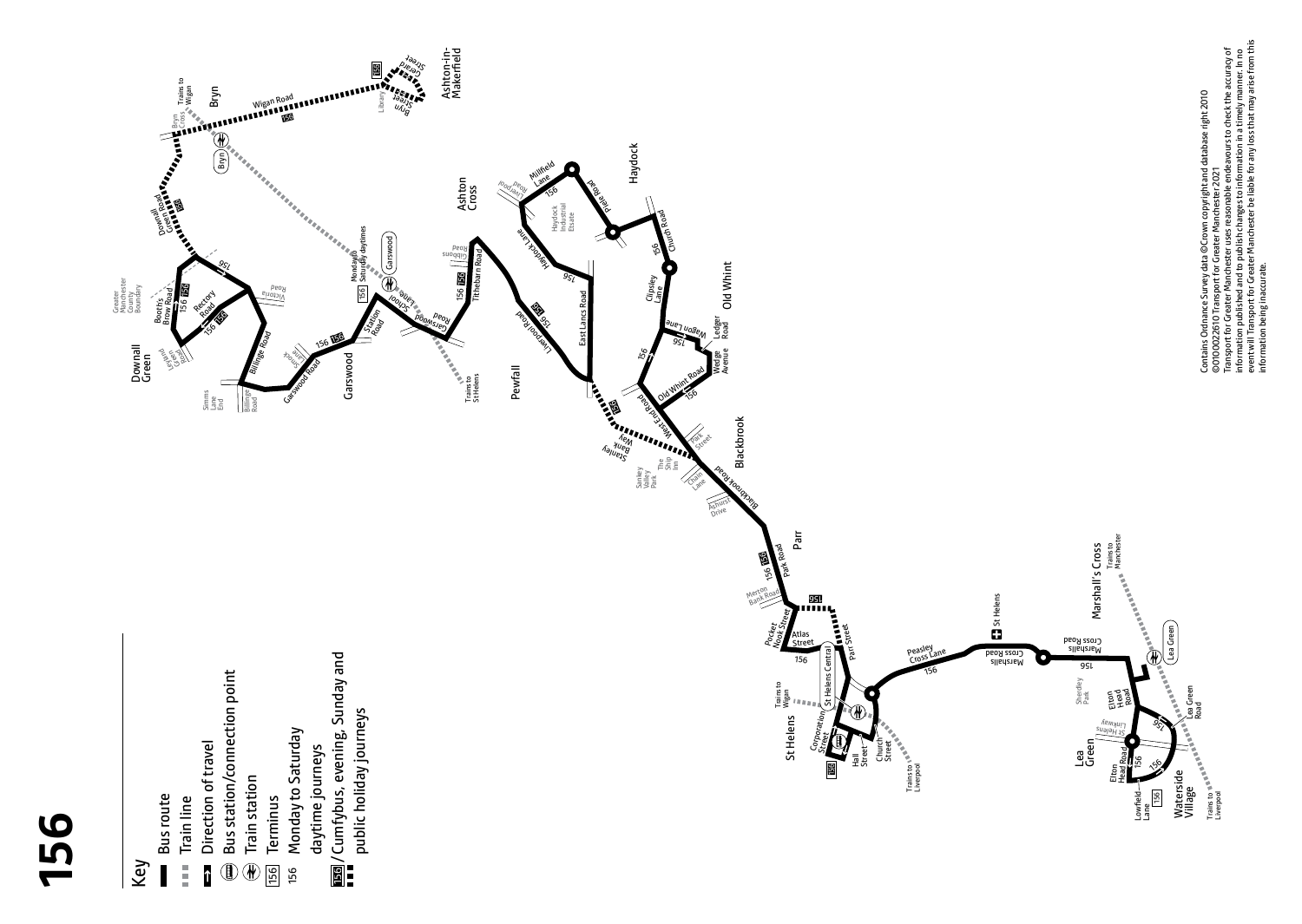## Garswood — St Helens — Lea Green — Waterside Village 156 Including evening, Sunday and public holiday journeys from Ashton

## Mondays to Saturdays

|                                  |      |                | b    |      |       |      |      |      | a    | a    | a    |
|----------------------------------|------|----------------|------|------|-------|------|------|------|------|------|------|
|                                  |      |                |      |      |       |      |      |      | d    | d    | d    |
| Ashton, Wigan Road               |      |                |      |      |       |      |      |      | 1935 | 2135 | 2335 |
| Downall Green Road/Victoria Road |      |                | 0759 |      |       |      |      |      | 1943 | 2143 | 2343 |
| <b>Garswood, Station Road</b>    | 0627 | 0727           |      | 0827 |       | 1627 | 1727 | 1827 |      |      |      |
| Garswood, Rectory Road           | 0633 | 0733           |      | 0833 |       | 1633 | 1733 | 1833 |      |      |      |
| <b>Garswood, Train Station</b>   |      | 0640 0740 0803 |      | 0840 |       | 1640 | 1740 | 1840 | 1947 | 2147 | 2347 |
| Haydock, Liverpool Road          |      | 0647 0747 c    |      | 0847 | and   | 1647 | 1747 |      |      |      |      |
| Haydock Industrial Estate        |      | 0654 0754 c    |      | 0854 | every | 1654 | 1754 |      |      |      |      |
| Old Whint, Wedge Avenue          | 0701 | 0801 c         |      | 0901 | hour  | 1701 | 1801 |      |      |      |      |
| Blackbrook, The Ship Inn         | 0705 | 0805 0812      |      | 0905 | until | 1705 | 1805 |      | 1954 | 2154 | 2354 |
| <b>St Helens, Bus Station</b>    | 0714 | 0814           | 0821 | 0914 |       | 1714 | 1814 |      | 2003 | 2203 | 0003 |
| <b>St Helens Hospital</b>        | 0720 | 0820           |      | 0920 |       | 1720 |      |      |      |      |      |
| Lea Green, Train Station         | 0725 | 0825           |      | 0925 |       | 1725 |      |      |      |      |      |
| Waterside Village                | 0729 | 0829           |      | 0929 |       | 1729 |      |      |      |      |      |

### Sundays and public holidays (except Christmas and New Year period)

|                                                                          |           |      | a              | а    | a    | a              |      |                     |  |
|--------------------------------------------------------------------------|-----------|------|----------------|------|------|----------------|------|---------------------|--|
|                                                                          |           |      | a              |      | a    |                |      |                     |  |
| Ashton, Wigan Road                                                       | 0935 1135 |      | 1335 1535 1735 |      |      | 1935 2135 2335 |      |                     |  |
| Downall Green Road/Victoria Road 0943 1143 1343 1543 1743 1943 2143 2343 |           |      |                |      |      |                |      |                     |  |
| Garswood, Train Station                                                  | 0947 1147 |      | 1347           | 1547 | 1747 | 1947           | 2147 | 2347                |  |
| Blackbrook, The Ship Inn                                                 | 0954 1154 |      | 1354           | 1554 | 1754 | 1954 2154 2354 |      |                     |  |
| St Helens, Bus Station                                                   | 1003      | 1203 | 1403           | 1603 |      |                |      | 1803 2003 2203 0003 |  |

For details of buses during the Christmas and New Year period, please phone 0161 244 1000

Bus 156 is provided with the financial support of Merseytravel and Transport for Greater Manchester

a – Run by HTL Buses. b – Run by Cumfybus. All other journeys are run by Hatton's

c – Starts from Booths Brow Road at 0758. Runs via Rectory Road, Downall Green Road, Billinge Road, Garswood Road, Station Road, School Lane, Garswood Road, Station Road, Tithebarn Road, Liverpool Road, Stanley Bank Way, Vicarage Road, West End Road, Blackbrook Road, Park Road, Parr Street and Corporation Street to St Helens

d – Runs via the evening, Sunday and public holiday route shown on the route plan

W– All bus 156 journeys are run using easy access buses. See inside front cover of this leaflet for details